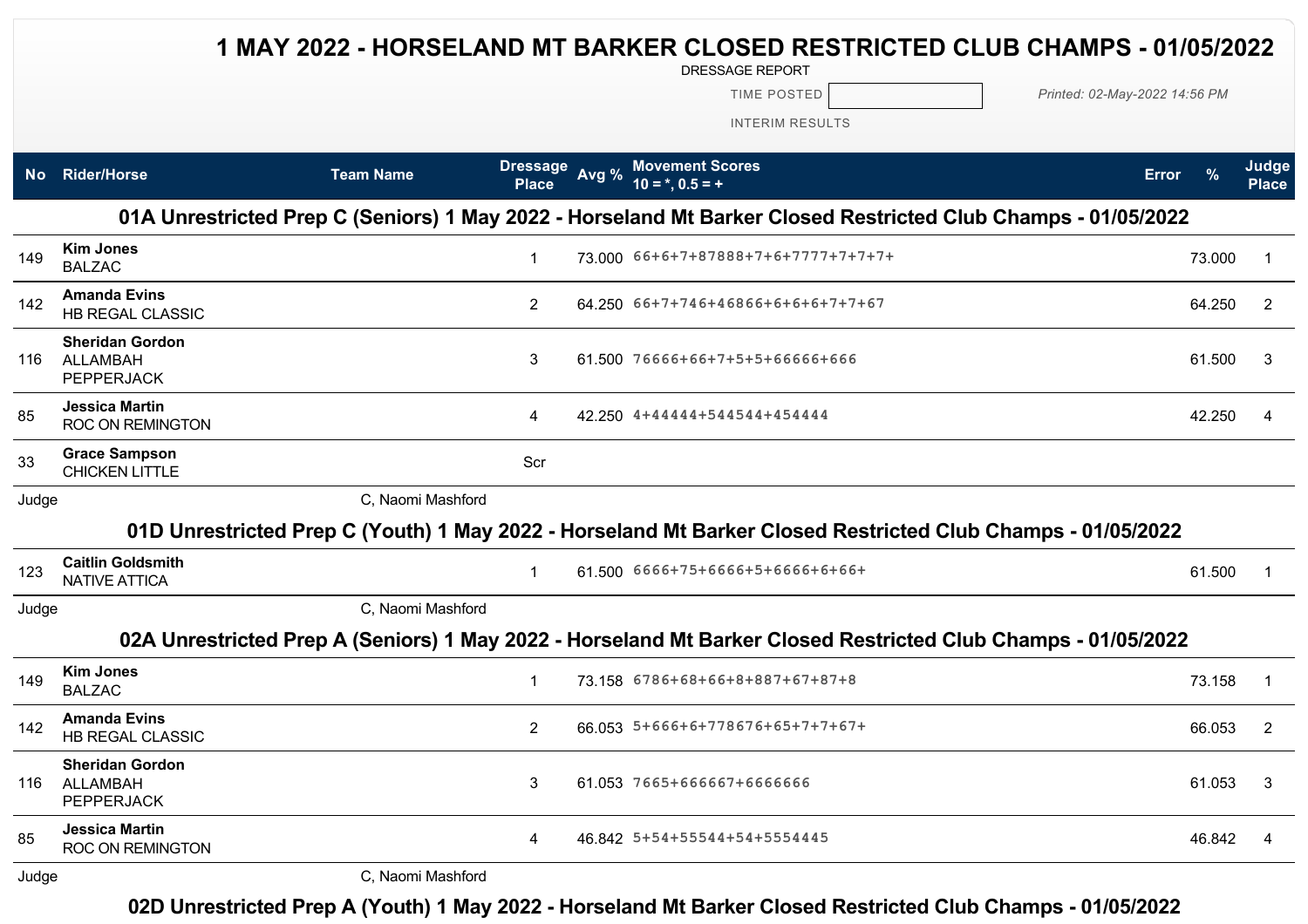|                | No Rider/Horse                                                  | <b>Dressage</b><br><b>Team Name</b><br><b>Place</b> | Avg % | <b>Movement Scores</b><br>$10 = *, 0.5 = +$                                                                      | Error | $\frac{9}{6}$ | Judge<br><b>Place</b> |
|----------------|-----------------------------------------------------------------|-----------------------------------------------------|-------|------------------------------------------------------------------------------------------------------------------|-------|---------------|-----------------------|
| 123            | <b>Caitlin Goldsmith</b><br><b>NATIVE ATTICA</b>                |                                                     |       | 58.947 5+666675+5+65+666+65+5+6                                                                                  |       | 58.947        |                       |
| Judge          |                                                                 | C, Naomi Mashford                                   |       |                                                                                                                  |       |               |                       |
|                |                                                                 |                                                     |       | 03A Unrestricted Prelim 1B (Seniors) 1 May 2022 - Horseland Mt Barker Closed Restricted Club Champs - 01/05/2022 |       |               |                       |
| 155            | <b>Megan Evans</b><br><b>HEATHMONT ROMANCE</b>                  | $\mathbf{1}$                                        |       | 72.679 6+7+7+7+7+7+6+7777+7+7+776+7+7+7+7+                                                                       |       | 72.679        |                       |
| 161            | <b>Megan Evans</b><br><b>ROCK ME</b>                            | $\overline{2}$                                      |       | 67.857 777+76+767776766+6+6+776+7                                                                                |       | 67.857        | $\overline{2}$        |
| 2345           | <b>Ryan Fletcher</b><br><b>ACACIA RIDGE ROYALE</b>              | 3                                                   |       | 66.250 6+77+6+6+766+776+766667767                                                                                |       | 66.250        | 3                     |
| 119            | <b>Anita Moss</b><br><b>BRECHINRIDGE</b><br><b>FREEDOM</b>      | 4                                                   |       | 64.643 6775+6675+776+765+6+6+776+7                                                                               |       | 64.643        |                       |
| 1747           | Ceri Johns<br><b>BELSTONE ROSARIA</b>                           | 5                                                   |       | 63.929 777+676+6+66666666+76+667                                                                                 |       | 63.929        | 5                     |
| 111            | <b>Kellie Mccleave</b><br><b>BYALEE RUMOUR</b>                  | 6                                                   |       | 62.500 67777766+6+666+62666+6+5+6+                                                                               |       | 62.500        | 6                     |
| 097            | <b>Cathy Knight</b><br>Spierwood Zulu                           | $\overline{7}$                                      |       | 62.321 55+6666+66+6+6+6666+6+76+6+6+6+                                                                           |       | 62.321        | 7                     |
| 117            | <b>Deanne Broadbridge</b><br><b>RED</b>                         | 8                                                   |       | 61.607 7666665+6666+76666+6666+                                                                                  |       | 61.607        | 8                     |
| $\overline{4}$ | <b>Stacey Block</b><br><b>WOWPAL</b>                            | 9                                                   |       | 60.179 6+666665+666+666+5+6665+66                                                                                |       | 60.179        | 9                     |
| 2431           | <b>Alanna Richards</b><br><b>DANSON WONDER</b>                  | Scr                                                 |       |                                                                                                                  |       |               |                       |
| 122            | <b>Samantha Taylor</b><br><b>KONDO NIGHT</b><br><b>WATCHMAN</b> | Scr                                                 |       |                                                                                                                  |       |               |                       |
| 2303           | <b>Ellie Ballinger</b><br><b>COVERT AFFAIRS</b>                 | Scr                                                 |       |                                                                                                                  |       |               |                       |
| 125            | <b>Renae Mirtschin</b><br><b>OUTRAGEOUS FORTUNE</b>             | Scr                                                 |       |                                                                                                                  |       |               |                       |
| 97             | <b>Cathy Knight</b><br>SPIERWOOD ZULU                           | Scr                                                 |       |                                                                                                                  |       |               |                       |
| Judge          |                                                                 | C, Shirley Barker                                   |       |                                                                                                                  |       |               |                       |

**03B Unrestricted Prelim 1B PONY (Seniors) 1 May 2022 - Horseland Mt Barker Closed Restricted Club Champs - 01/05/2022**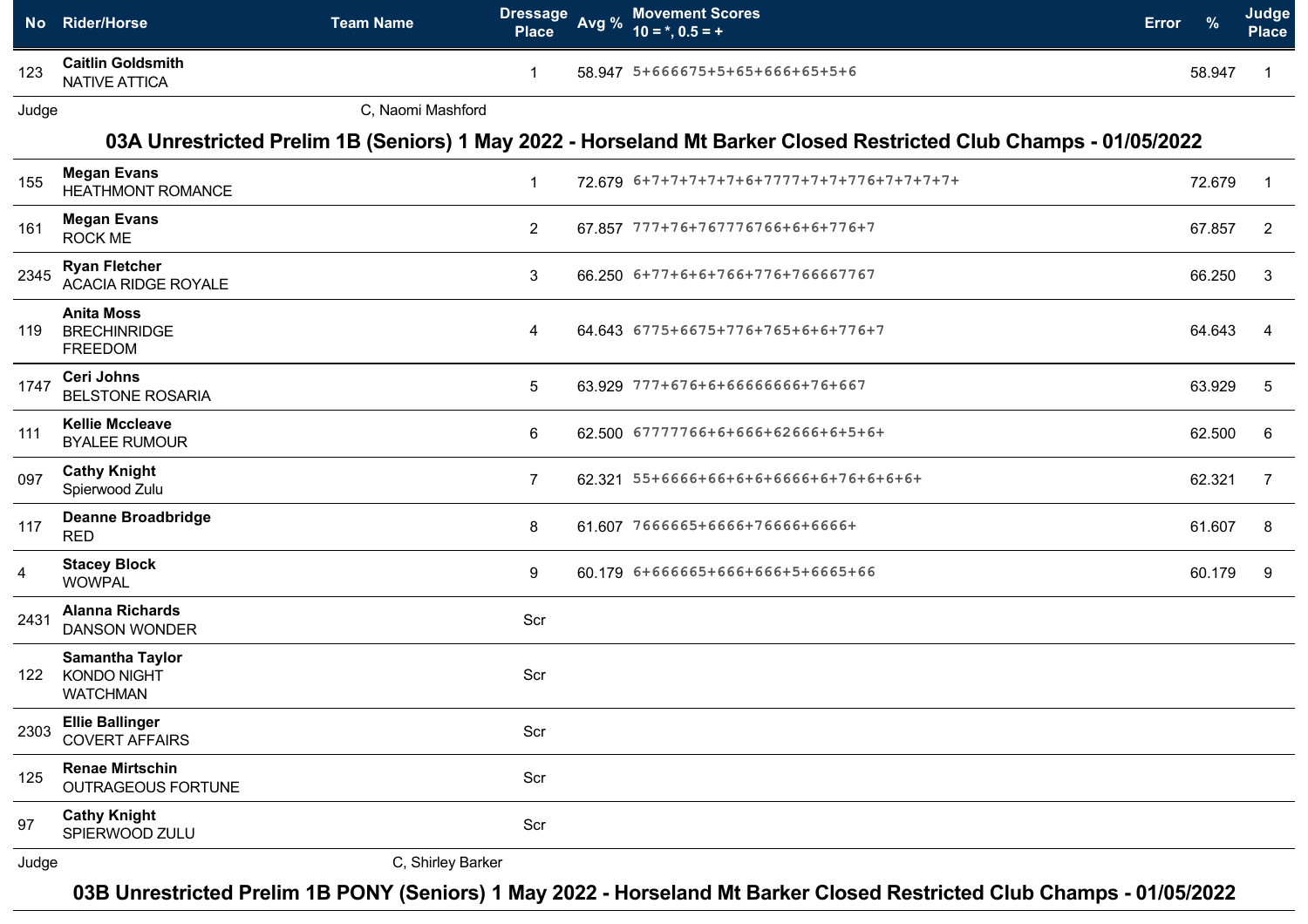|       | No Rider/Horse                                                                                                 | <b>Team Name</b>  | <b>Dressage</b><br><b>Place</b> | Avg % | <b>Movement Scores</b><br>$10 = *, 0.5 = +$                                                                      | <b>Error</b> | $\frac{9}{6}$ | Judge<br><b>Place</b> |  |  |  |  |  |
|-------|----------------------------------------------------------------------------------------------------------------|-------------------|---------------------------------|-------|------------------------------------------------------------------------------------------------------------------|--------------|---------------|-----------------------|--|--|--|--|--|
| 191   | <b>Suzie Parsons</b><br>SILKWOOD MAGICIAN                                                                      |                   | $\mathbf{1}$                    |       | 66.964 6776+76+7675+776776+7777                                                                                  |              | 66.964        |                       |  |  |  |  |  |
| 129   | <b>Samantha Taylor</b><br>KONDO COUNTING<br><b>STARS</b>                                                       |                   | $\overline{2}$                  |       | 64.107 6+675+66+66+76+6+6+666+76+6+6+6+                                                                          |              | 64.107        | 2                     |  |  |  |  |  |
| 0004  | <b>Stacey Block</b><br>WowPal                                                                                  |                   | W/drwn                          |       |                                                                                                                  |              |               |                       |  |  |  |  |  |
| Judge |                                                                                                                | C, Shirley Barker |                                 |       |                                                                                                                  |              |               |                       |  |  |  |  |  |
|       | 03D Unrestricted Prelim 1B (Youth) 1 May 2022 - Horseland Mt Barker Closed Restricted Club Champs - 01/05/2022 |                   |                                 |       |                                                                                                                  |              |               |                       |  |  |  |  |  |
| 015   | <b>Zoey Gaston</b><br><b>Rivington Silent Poet</b>                                                             |                   | $\mathbf 1$                     |       | 67.143 6676+76+6+6+6+76776+76+7777                                                                               |              | 67.143        |                       |  |  |  |  |  |
| 160   | <b>Keeley Menadue</b><br>PS FURSTENSHOW                                                                        |                   | 2                               |       | 64.821 6+6+76667666+77+66766+6+6+7                                                                               |              | 64.821        | 2                     |  |  |  |  |  |
| 15    | <b>Zoey Gaston</b><br><b>RIVINGTON SILENT POET</b>                                                             |                   | Scr                             |       |                                                                                                                  |              |               |                       |  |  |  |  |  |
| Judge |                                                                                                                | C, Shirley Barker |                                 |       |                                                                                                                  |              |               |                       |  |  |  |  |  |
|       |                                                                                                                |                   |                                 |       | 04A Unrestricted Prelim 1C (Seniors) 1 May 2022 - Horseland Mt Barker Closed Restricted Club Champs - 01/05/2022 |              |               |                       |  |  |  |  |  |
| 119   | <b>Anita Moss</b><br><b>BRECHINRIDGE</b><br><b>FREEDOM</b>                                                     |                   | $\mathbf{1}$                    |       | 71.071 67+7+6+86+7877+66+6+86+7777+                                                                              |              | 71.071        | -1                    |  |  |  |  |  |
| 155   | <b>Megan Evans</b><br><b>HEATHMONT ROMANCE</b>                                                                 |                   | $\overline{2}$                  |       | 69.464 777786+76+77+6+7+6+6+67+777+                                                                              |              | 69.464        | 2                     |  |  |  |  |  |
| 2421  | <b>Denise Rofe</b><br><b>MUSETTE</b>                                                                           |                   | 3                               |       | 68.929 6+77+776+77776+76+76+76+77                                                                                |              | 68.929        | 3                     |  |  |  |  |  |
| 2098  | <b>Rosemary Castle</b><br><b>ROXLEIGH BELVEDERE</b>                                                            |                   | 4                               |       | 68.393 6+77+76+66+86+766+6+866+76+7                                                                              |              | 68.393        | 4                     |  |  |  |  |  |
| 161   | <b>Megan Evans</b><br>ROCK ME                                                                                  |                   | 5                               |       | 67.321 77+7+77+666+78676+6+67+777+                                                                               | 4            | 67.321        | 5                     |  |  |  |  |  |
| 2345  | <b>Ryan Fletcher</b><br><b>ACACIA RIDGE ROYALE</b>                                                             |                   | 6                               |       | 66.786 6776+66+6+777+66+6786+6+77                                                                                | $\mathbf{2}$ | 66.786        | 6                     |  |  |  |  |  |
| 111   | <b>Kellie Mccleave</b><br><b>BYALEE RUMOUR</b>                                                                 |                   | $\overline{7}$                  |       | 65.357 76+76+66+7676+6+66+676+66+7                                                                               |              | 65.357        | 7                     |  |  |  |  |  |
| 2411  | <b>Annabelle Knowles</b><br><b>DALBRAE HENRY</b>                                                               |                   | 8                               |       | 63.393 66+66+66+76+766666766+6+6+                                                                                |              | 63.393        | 8                     |  |  |  |  |  |
| 4     | <b>Stacey Block</b><br><b>WOWPAL</b>                                                                           |                   | 9                               |       | 59.464 6+6666665+666665+6+65+66                                                                                  |              | 59.464        | 9                     |  |  |  |  |  |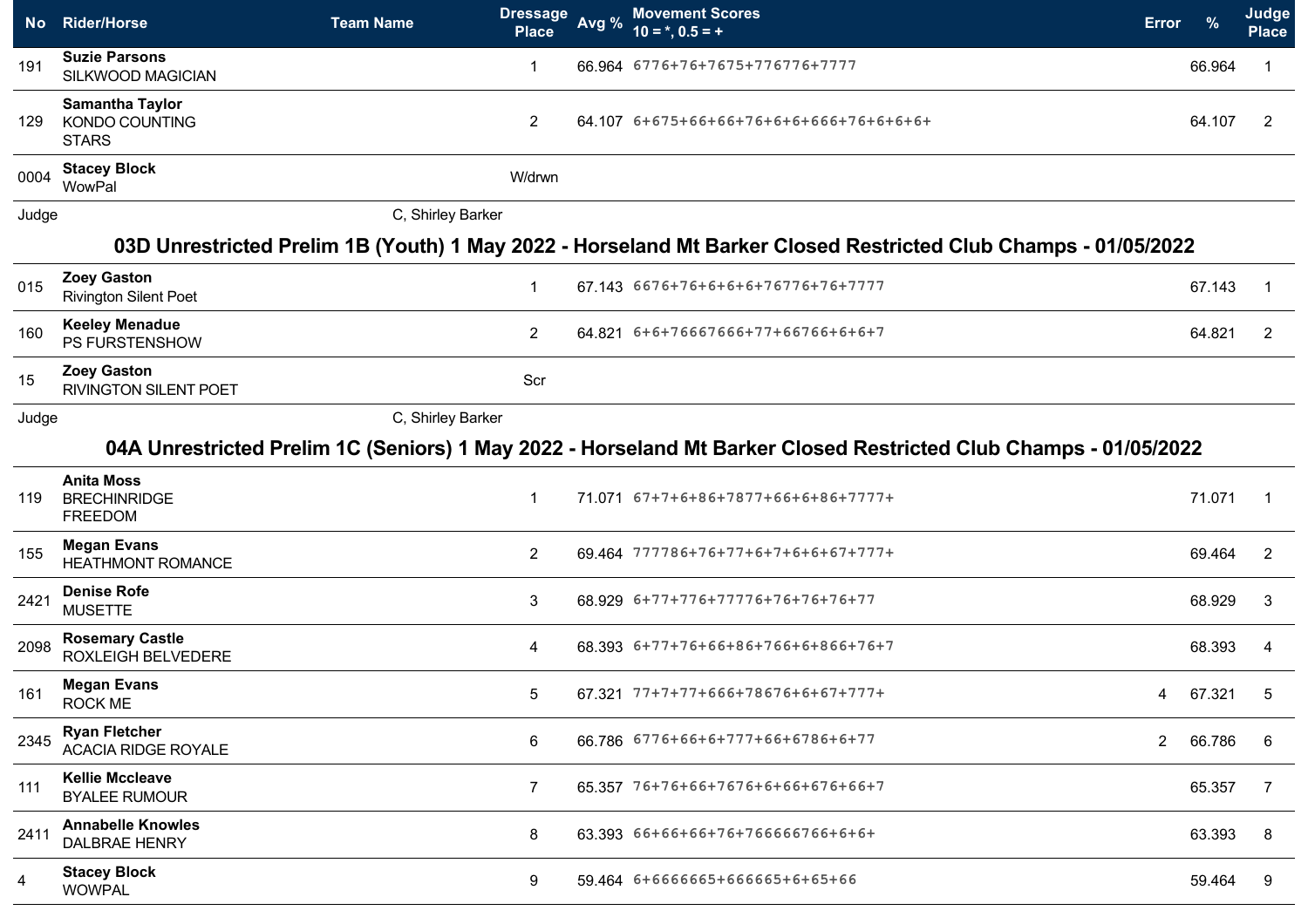|       | No Rider/Horse                                                     | <b>Team Name</b>  | <b>Dressage</b><br><b>Place</b> | Avg % | <b>Movement Scores</b><br>$10 = *, 0.5 = +$                                                                           | <b>Error</b>          |        | Judge<br><b>Place</b> |
|-------|--------------------------------------------------------------------|-------------------|---------------------------------|-------|-----------------------------------------------------------------------------------------------------------------------|-----------------------|--------|-----------------------|
| 117   | <b>Deanne Broadbridge</b><br><b>RED</b>                            |                   | 10                              |       | 58.393 66665+5+65+66666666666                                                                                         | $\mathbf{2}^{\prime}$ | 58.393 | 10                    |
| 122   | <b>Samantha Taylor</b><br><b>KONDO NIGHT</b><br><b>WATCHMAN</b>    |                   | Scr                             |       |                                                                                                                       |                       |        |                       |
| 2303  | <b>Ellie Ballinger</b><br><b>COVERT AFFAIRS</b>                    |                   | Scr                             |       |                                                                                                                       |                       |        |                       |
| 125   | <b>Renae Mirtschin</b><br><b>OUTRAGEOUS FORTUNE</b>                |                   | Scr                             |       |                                                                                                                       |                       |        |                       |
| 2431  | <b>Alanna Richards</b><br><b>DANSON WONDER</b>                     |                   | Scr                             |       |                                                                                                                       |                       |        |                       |
| Judge |                                                                    | C, Mariola Nelson |                                 |       |                                                                                                                       |                       |        |                       |
|       |                                                                    |                   |                                 |       | 04B Unrestricted Prelim 1C PONY (Seniors) 1 May 2022 - Horseland Mt Barker Closed Restricted Club Champs - 01/05/2022 |                       |        |                       |
| 129   | <b>Samantha Taylor</b><br><b>KONDO COUNTING</b><br><b>STARS</b>    |                   | -1                              |       | 64.643 76+7566+6+776+6+66676+6+6+6+                                                                                   |                       | 64.643 |                       |
| 191   | <b>Suzie Parsons</b><br>SILKWOOD MAGICIAN                          |                   | $\overline{2}$                  |       | 63.036 6+76+66+66+666+6666+766+66+                                                                                    |                       | 63.036 | 2                     |
| Judge |                                                                    | C, Mariola Nelson |                                 |       |                                                                                                                       |                       |        |                       |
|       |                                                                    |                   |                                 |       | 04D Unrestricted Prelim 1C (Youth) 1 May 2022 - Horseland Mt Barker Closed Restricted Club Champs - 01/05/2022        |                       |        |                       |
| 160   | <b>Keeley Menadue</b><br>PS FURSTENSHOW                            |                   | -1                              |       | 68.750 87+7776+6+66+76+6+686+7777+                                                                                    |                       | 68.750 | -1                    |
| 15    | <b>Zoey Gaston</b><br><b>RIVINGTON SILENT POET</b>                 |                   | 2                               |       | 61.429 5+666+6+6666+66+66+66+6666+                                                                                    |                       | 61.429 | 2                     |
| Judge |                                                                    | C, Mariola Nelson |                                 |       |                                                                                                                       |                       |        |                       |
|       |                                                                    |                   |                                 |       | 05A Unrestricted Novice 2B (Seniors) 1 May 2022 - Horseland Mt Barker Closed Restricted Club Champs - 01/05/2022      |                       |        |                       |
|       | <b>Cheryl Hatswell</b><br>1954 PONDEROSA STUD<br><b>ROYAL LASS</b> |                   | $\mathbf 1$                     |       | 70.588 67+6+7+76+776+77+7777+777776+7+7+7+7+                                                                          |                       | 70.588 | $\mathbf{1}$          |
| 2421  | <b>Denise Rofe</b><br><b>MUSETTE</b>                               |                   | $\overline{2}$                  |       | 68.088 776+766+76+7+66+6+6+777666+877777                                                                              |                       | 68.088 | 2                     |
| 102   | Jessica Playford<br><b>SUPERNOVA</b>                               |                   | 3                               |       | 66.618 6+6+676+6+7676+7+6+6+76+76+666+776+77                                                                          |                       | 66.618 | 3                     |
| 18    | <b>Mel Johnson</b><br>STRATHROSE ADMIRAL                           |                   | 4                               |       |                                                                                                                       |                       | 65.147 | 4                     |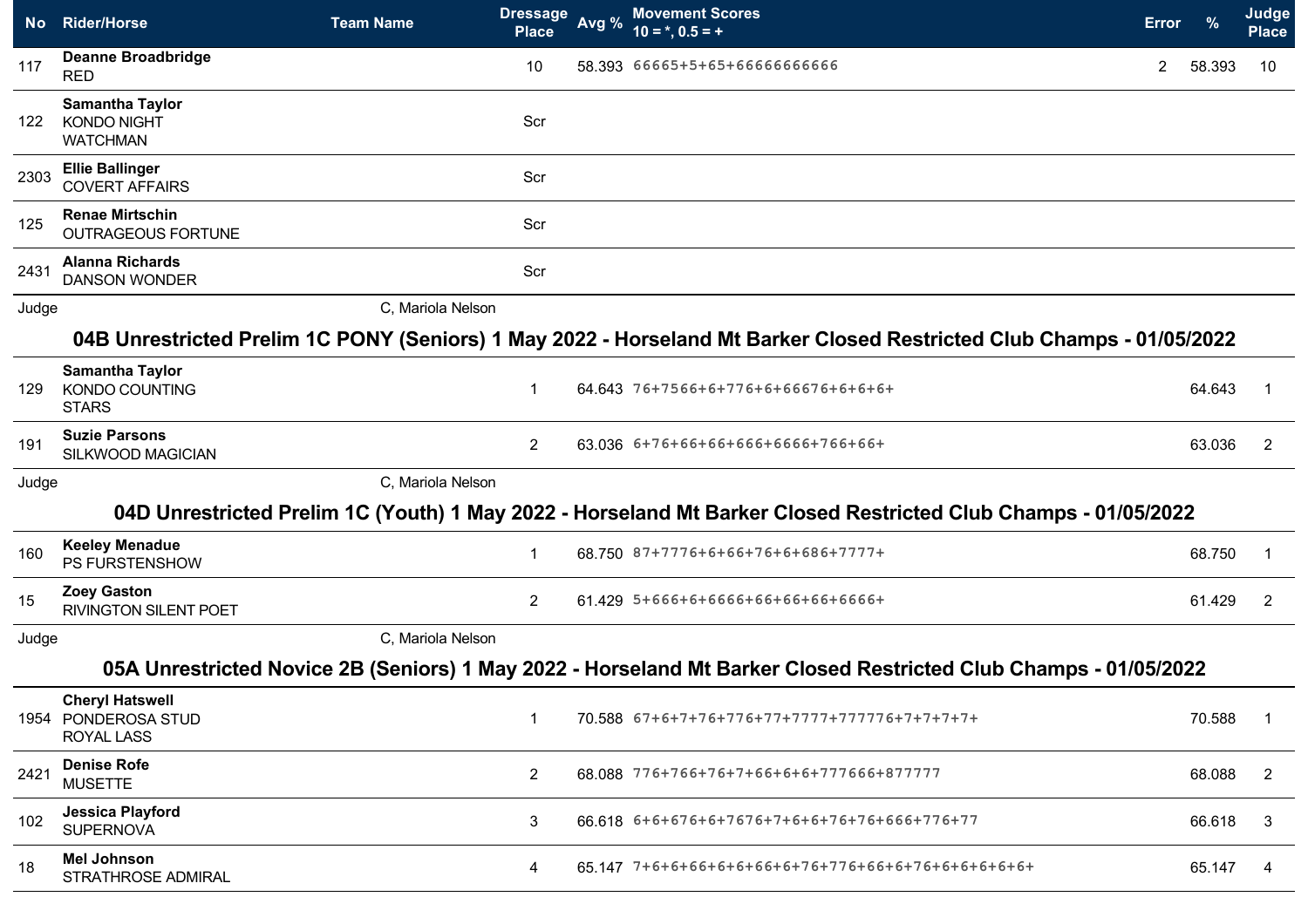| <b>No</b> | <b>Rider/Horse</b>                                                 | <b>Team Name</b>           | <b>Dressage</b><br><b>Place</b> | Avg % | <b>Movement Scores</b><br>$10 = *, 0.5 = +$                                                                           | <b>Error</b> | $\frac{9}{6}$ | Judge<br>Place |
|-----------|--------------------------------------------------------------------|----------------------------|---------------------------------|-------|-----------------------------------------------------------------------------------------------------------------------|--------------|---------------|----------------|
| 121       | <b>Brooke Seward</b><br><b>DEBANLAY MARSEILLE</b>                  |                            | 5                               |       | 64.559 6+6666666+6+6+76+6+6+776+6+76+66+6+6+7                                                                         |              | 64.559        | 5              |
| 97        | <b>Cathy Knight</b><br>SPIERWOOD ZULU                              |                            | 6                               |       | 64.412 675+66+6667776+66+5+76+6+6+776+6+6+6+                                                                          |              | 64.412        | 6              |
| 1747      | Ceri Johns<br><b>BELSTONE ROSARIA</b>                              |                            | 6                               |       | 64.412 675+66+6667776+66+5+76+6+6+776+6+6+6+                                                                          |              | 64.412        | 6              |
| 2098      | <b>Rosemary Castle</b><br><b>ROXLEIGH BELVEDERE</b>                |                            | 8                               |       | 63.235 76+776+6+6+67666666+6666+6+6+6666                                                                              |              | 63.235        | 8              |
| 2318      | <b>Tania Edmonds</b><br>DAITAN WONDERLAND                          |                            | Scr                             |       |                                                                                                                       |              |               |                |
|           | <b>Shirley Holt</b><br>2073 HOOLEY DOOLEY ITS<br><b>TROOPER</b>    |                            | Scr                             |       |                                                                                                                       |              |               |                |
| 152       | <b>Jennifer Evans</b><br>CHACE                                     |                            | Scr                             |       |                                                                                                                       |              |               |                |
| Judge     |                                                                    | C, Shirley Barker          |                                 |       |                                                                                                                       |              |               |                |
|           |                                                                    |                            |                                 |       | 05B Unrestricted Novice 2B PONY (Seniors) 1 May 2022 - Horseland Mt Barker Closed Restricted Club Champs - 01/05/2022 |              |               |                |
|           | <b>Mia Taylor</b><br>2057 CHURINGA HIDDEN<br><b>SECRETS</b>        | Encounter Lutheran College | -1                              |       | 70.441 6+7+6+6+7+6+7+77777777+77+6+6+77+6+7+7+77+                                                                     |              | 70.441        |                |
| 19        | Jo Cullen<br>STRATHROSE THE CON<br><b>MAN</b>                      |                            | $\overline{2}$                  |       | 65.588 76+676+6+767676+6+776+6676776+6+6+                                                                             |              | 65.588        | 2              |
| 2185      | <b>Sarah Tickner</b><br>NILTON DEL PIERRO                          |                            | Scr                             |       |                                                                                                                       |              |               |                |
| Judge     |                                                                    | C, Shirley Barker          |                                 |       |                                                                                                                       |              |               |                |
|           |                                                                    |                            |                                 |       | 06A Unrestricted Novice 2C (Seniors) 1 May 2022 - Horseland Mt Barker Closed Restricted Club Champs - 01/05/2022      |              |               |                |
|           | <b>Cheryl Hatswell</b><br>1954 PONDEROSA STUD<br><b>ROYAL LASS</b> |                            | -1                              |       | 70.857 87+77778786+7+6+6+786+6+76+6+7+77777+                                                                          | $2^{\circ}$  | 70.857        |                |
| 121       | <b>Brooke Seward</b><br><b>DEBANLAY MARSEILLE</b>                  |                            | $\overline{2}$                  |       | 64 429 66+5+666+676+6+776+5+6+6+6+6+766+6+6+76+7                                                                      |              | 64.429        | $\overline{2}$ |
| 102       | <b>Jessica Playford</b><br><b>SUPERNOVA</b>                        |                            | 3                               |       | 64.143 6+865+666+6+7776+6+6+5+666+66666+6+6+7                                                                         |              | 64.143        | 3              |
| 18        | <b>Mel Johnson</b><br>STRATHROSE ADMIRAL                           |                            | 4                               |       | 61.286 765+6566+676+66665+666+66+6+76666+                                                                             |              | 61.286        | 4              |
|           | <b>Shirley Holt</b>                                                |                            |                                 |       |                                                                                                                       |              |               |                |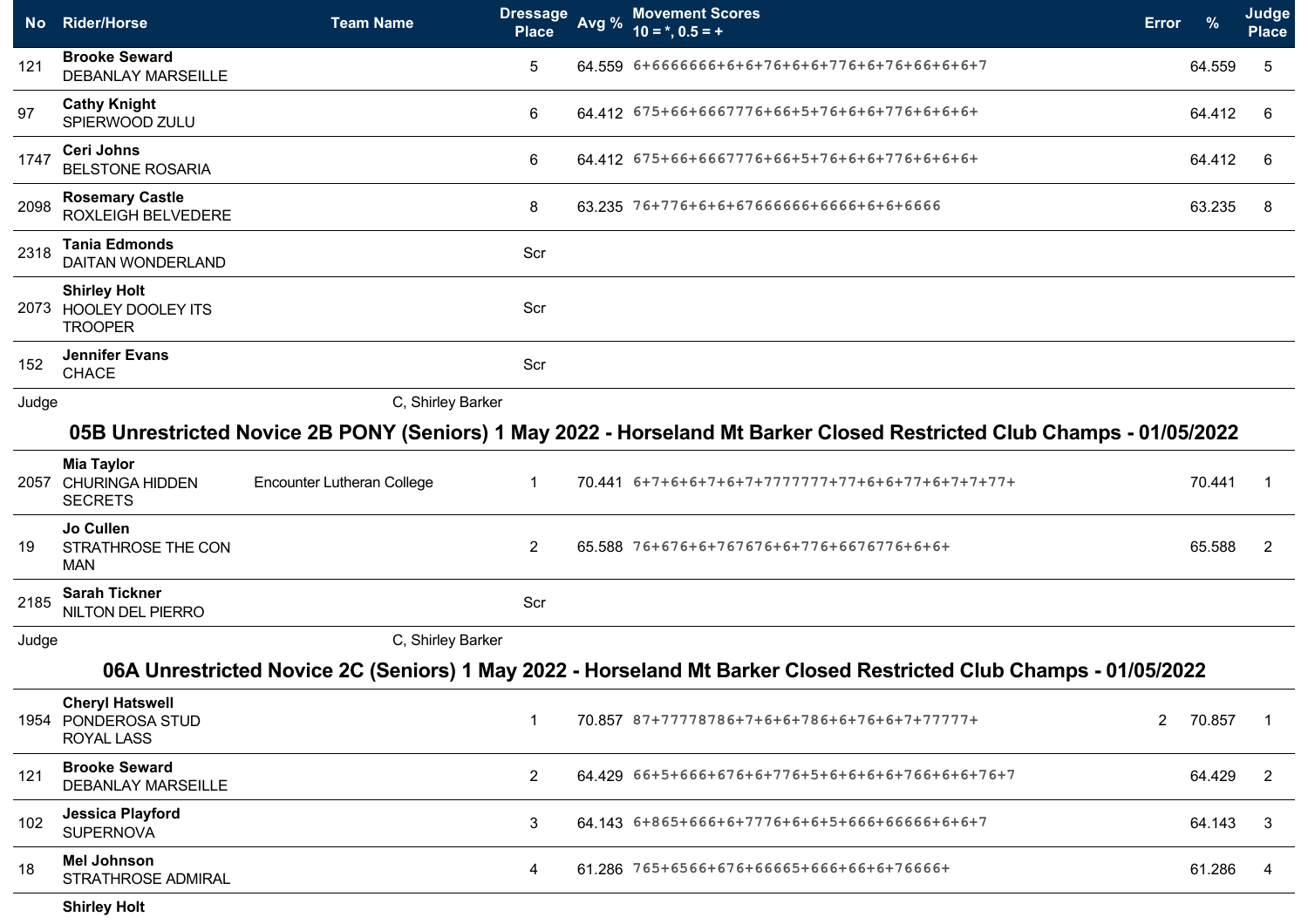| <b>No</b> | <b>Rider/Horse</b>                                               | <b>Team Name</b>           | <b>Dressage</b><br><b>Place</b> | Avg % | <b>Movement Scores</b><br>$10 = *, 0.5 = +$                                                                           | <b>Error</b> |        | Judge<br><b>Place</b> |
|-----------|------------------------------------------------------------------|----------------------------|---------------------------------|-------|-----------------------------------------------------------------------------------------------------------------------|--------------|--------|-----------------------|
|           | 2073 HOOLEY DOOLEY ITS<br><b>TROOPER</b>                         |                            | 5                               |       | 60.571 66665+66666+6+6+6+66665+6667666+6+                                                                             | 2            | 60.571 | 5                     |
| 152       | <b>Jennifer Evans</b><br><b>CHACE</b>                            |                            | Scr                             |       |                                                                                                                       |              |        |                       |
| 2318      | <b>Tania Edmonds</b><br><b>DAITAN WONDERLAND</b>                 |                            | Scr                             |       |                                                                                                                       |              |        |                       |
| Judge     |                                                                  | C, Mariola Nelson          |                                 |       |                                                                                                                       |              |        |                       |
|           |                                                                  |                            |                                 |       | 06B Unrestricted Novice 2C PONY (Seniors) 1 May 2022 - Horseland Mt Barker Closed Restricted Club Champs - 01/05/2022 |              |        |                       |
| 2185      | <b>Sarah Tickner</b><br><b>NILTON DEL PIERRO</b>                 |                            | $\mathbf{1}$                    |       | 64.571 766666+66+766+666+76+6+6+6+76+76+6+6+7                                                                         |              | 64.571 | 1                     |
|           | <b>Mia Taylor</b><br>2057 CHURINGA HIDDEN<br><b>SECRETS</b>      | Encounter Lutheran College | 2                               |       | 61.714 6666+66+6+66+5+666+6+5+666+6+666+66+66+                                                                        |              | 61.714 | 2                     |
| 19        | Jo Cullen<br>STRATHROSE THE CON<br><b>MAN</b>                    |                            | 3                               |       | 61.714 6+6+66+666+666666+66+666666+76666+                                                                             |              | 61.714 | 3                     |
| Judge     |                                                                  | C, Mariola Nelson          |                                 |       |                                                                                                                       |              |        |                       |
|           |                                                                  |                            |                                 |       | 07A Unrestricted Elementary 3B (Seniors) 1 May 2022 - Horseland Mt Barker Closed Restricted Club Champs - 01/05/2022  |              |        |                       |
| 2342      | <b>Alyssa Fox</b><br>ROXETTE TD                                  |                            | $\mathbf{1}$                    |       | 70.500 688886+8+8+8757+776676667+7+77766+7+7+7+7+                                                                     |              | 70.500 | -1                    |
| 007       | <b>Natalie Lobanova</b><br><b>FLASH HARRY</b>                    |                            | $\overline{2}$                  |       | 65.625 66+46776+7+78+96667637+765+6+665+6677+77+                                                                      |              | 65.625 | $\overline{2}$        |
| 2177      | Joann Lloyd<br><b>SLM MASTERMIND</b>                             |                            | 3                               |       | 65.000 6+6676666+676+666666+7+667+67+7+7+66+776+6+                                                                    |              | 65.000 | 3                     |
| 1151      | <b>Joanne Conyers</b><br>DANSON DON HUDSON                       |                            | 4                               |       | 62.125 866675+6666+6666765+5+67676+6+5+5+5+666+6+                                                                     |              | 62.125 | 4                     |
| 1578      | <b>Joanne Conyers</b><br><b>DARING GREATLY</b>                   |                            | 5                               |       | 61.875 86+6+7+6+677+787+44445+66+6445766+676+6+6+6+                                                                   |              | 61.875 | 5                     |
| 14        | <b>Camille Houston</b><br>ONE SOC DOWN                           |                            | 6                               |       | 61.125 64576+6665+86455+6+65+666676+6675+6+6+6+6+                                                                     |              | 61.125 | 6                     |
| Judge     |                                                                  | C, Naomi Mashford          |                                 |       |                                                                                                                       |              |        |                       |
|           |                                                                  |                            |                                 |       | 07D Unrestricted Elementary 3B (Youth) 1 May 2022 - Horseland Mt Barker Closed Restricted Club Champs - 01/05/2022    |              |        |                       |
|           | <b>Keeley Menadue</b><br>2139 FREEMANS LODGE<br><b>ROCKSETTE</b> |                            | $\mathbf{1}$                    |       | 63.250 7+5+67+7+76+456+5+4656675+7856+86666+6+6+6+6+                                                                  |              | 63.250 | -1                    |
| Judge     |                                                                  | C, Naomi Mashford          |                                 |       |                                                                                                                       |              |        |                       |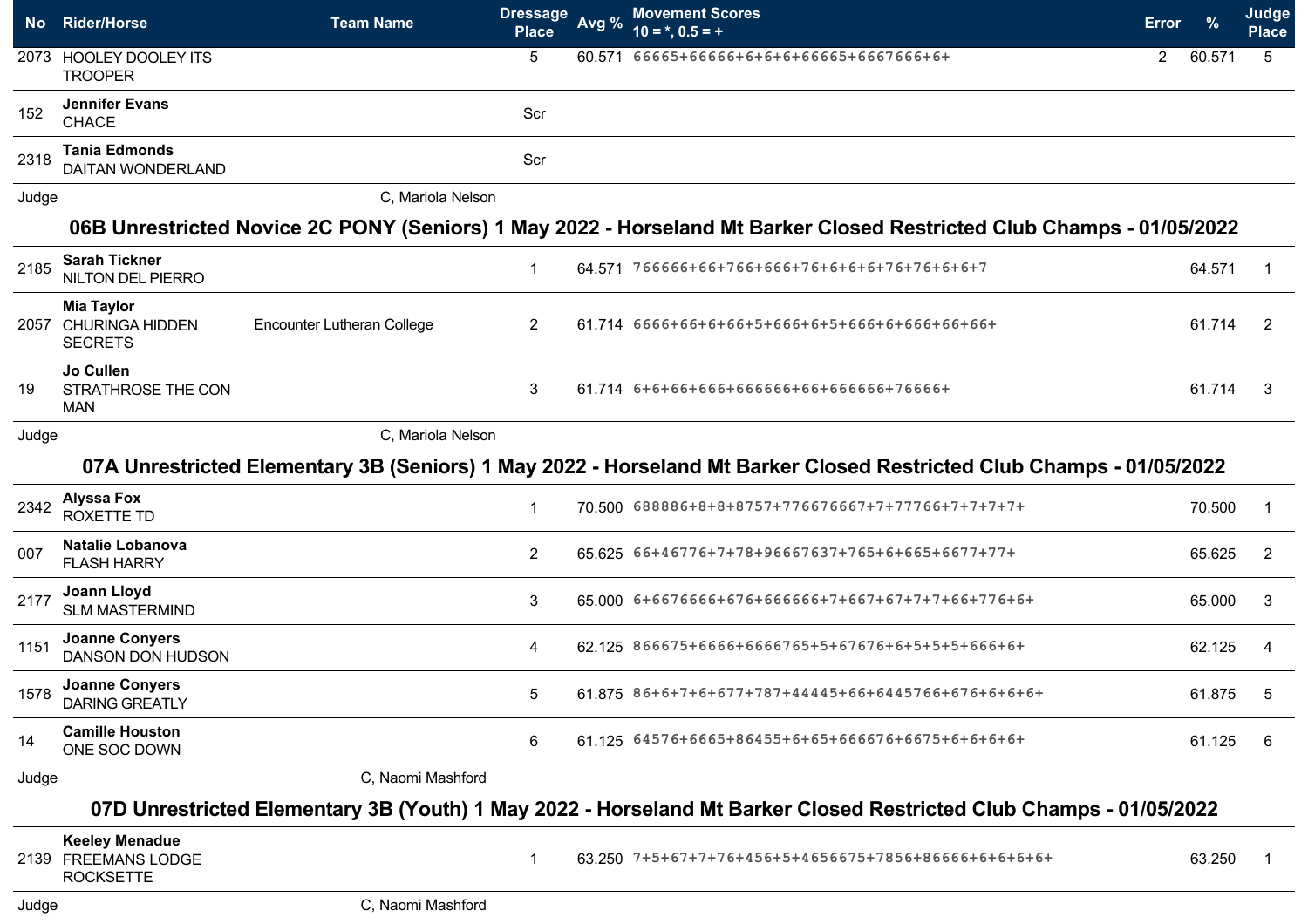| <b>No</b> | <b>Rider/Horse</b>                                               | <b>Team Name</b>  | <u>Dressage</u><br><b>Place</b> | Avg % | <b>Movement Scores</b><br>$10 = *, 0.5 = +$                                                                           | <b>Error</b> |        | Judge<br><b>Place</b> |
|-----------|------------------------------------------------------------------|-------------------|---------------------------------|-------|-----------------------------------------------------------------------------------------------------------------------|--------------|--------|-----------------------|
|           |                                                                  |                   |                                 |       | 08A Unrestricted Elementary 3C (Seniors) 1 May 2022 - Horseland Mt Barker Closed Restricted Club Champs - 01/05/2022  |              |        |                       |
| 14        | <b>Camille Houston</b><br>ONE SOC DOWN                           |                   | 1                               |       | 65.976 7776+6+76+6+766+85+5+5+6+7+7+7+667+7+66+6+76+6+6+6+6+                                                          |              | 65.976 | -1                    |
| 2342      | <b>Alyssa Fox</b><br><b>ROXETTE TD</b>                           |                   | $\overline{2}$                  |       | 65.244 777846+877+865+5+7+776666+6+66466+6+776+7                                                                      |              | 65.244 | 2                     |
| 1151      | <b>Joanne Conyers</b><br>DANSON DON HUDSON                       |                   | 3                               |       | 64.268 87+776+67775+65+5+6+6+7+77+7766646676+6+6+6+                                                                   | 2.           | 64.268 | 3                     |
| 2177      | Joann Lloyd<br><b>SLM MASTERMIND</b>                             |                   | 4                               |       | 63.780 6+6+6+67+67+75+66+6+5+5+66776+6+7+7+7746+6+6+6+6+6+6+                                                          |              | 63.780 | 4                     |
| 1578      | <b>Joanne Conyers</b><br><b>DARING GREATLY</b>                   |                   | 5                               |       |                                                                                                                       |              | 63.293 | 5                     |
| 007       | Natalie Lobanova<br><b>FLASH HARRY</b>                           |                   | 6                               |       | 59.024 46+6+6+5+687+45655+5+5+5+687+746+66456776+6+                                                                   |              | 59.024 | 6                     |
| Judge     |                                                                  | C, Naomi Mashford |                                 |       |                                                                                                                       |              |        |                       |
|           |                                                                  |                   |                                 |       | 08D Unrestricted Elementary 3C (Youth) 1 May 2022 - Horseland Mt Barker Closed Restricted Club Champs - 01/05/2022    |              |        |                       |
|           | <b>Keeley Menadue</b><br>2139 FREEMANS LODGE<br><b>ROCKSETTE</b> |                   | -1                              |       | 66.707 87+76+767+78665+7+6+6476+67+87+7+7+5+66+6+6+77                                                                 |              | 66.707 | -1                    |
| Judge     |                                                                  | C, Naomi Mashford |                                 |       |                                                                                                                       |              |        |                       |
|           |                                                                  |                   |                                 |       | 09A Unrestricted Medium 4B (Seniors) 1 May 2022 - Horseland Mt Barker Closed Restricted Club Champs - 01/05/2022      |              |        |                       |
| 1519      | <b>Susanne Nelson</b><br><b>BLACK SILHOUTTE</b>                  |                   | 1                               |       | 68.919 77886+6+7+777+77+7876+87+74547+7+77                                                                            |              | 68.919 | -1                    |
| 1995      | <b>Tania Edmonds</b><br><b>DAITAN ONE LOVE</b>                   |                   | Scr                             |       |                                                                                                                       |              |        |                       |
| Judge     |                                                                  | C, Naomi Mashford |                                 |       |                                                                                                                       |              |        |                       |
|           |                                                                  |                   |                                 |       | 09B Unrestricted Medium 4B PONY (Seniors) 1 May 2022 - Horseland Mt Barker Closed Restricted Club Champs - 01/05/2022 |              |        |                       |
| 1989      | <b>Sally Wells</b><br><b>PRETZEL</b>                             |                   | -1                              |       | 58.784 7+5+765+5+6+667665+5+5+5+5+65+5+5+6665+6                                                                       |              | 58.784 |                       |
| Judge     |                                                                  | C. Naomi Mashford |                                 |       |                                                                                                                       |              |        |                       |
|           |                                                                  |                   |                                 |       | 10A Unrestricted Medium 4C (Seniors) 1 May 2022 - Horseland Mt Barker Closed Restricted Club Champs - 01/05/2022      |              |        |                       |
| 1519      | <b>Susanne Nelson</b><br><b>BLACK SILHOUTTE</b>                  |                   | 1                               |       |                                                                                                                       |              | 67.564 | -1                    |
| 1995      | <b>Tania Edmonds</b><br>DAITAN ONE LOVE                          |                   | Scr                             |       |                                                                                                                       |              |        |                       |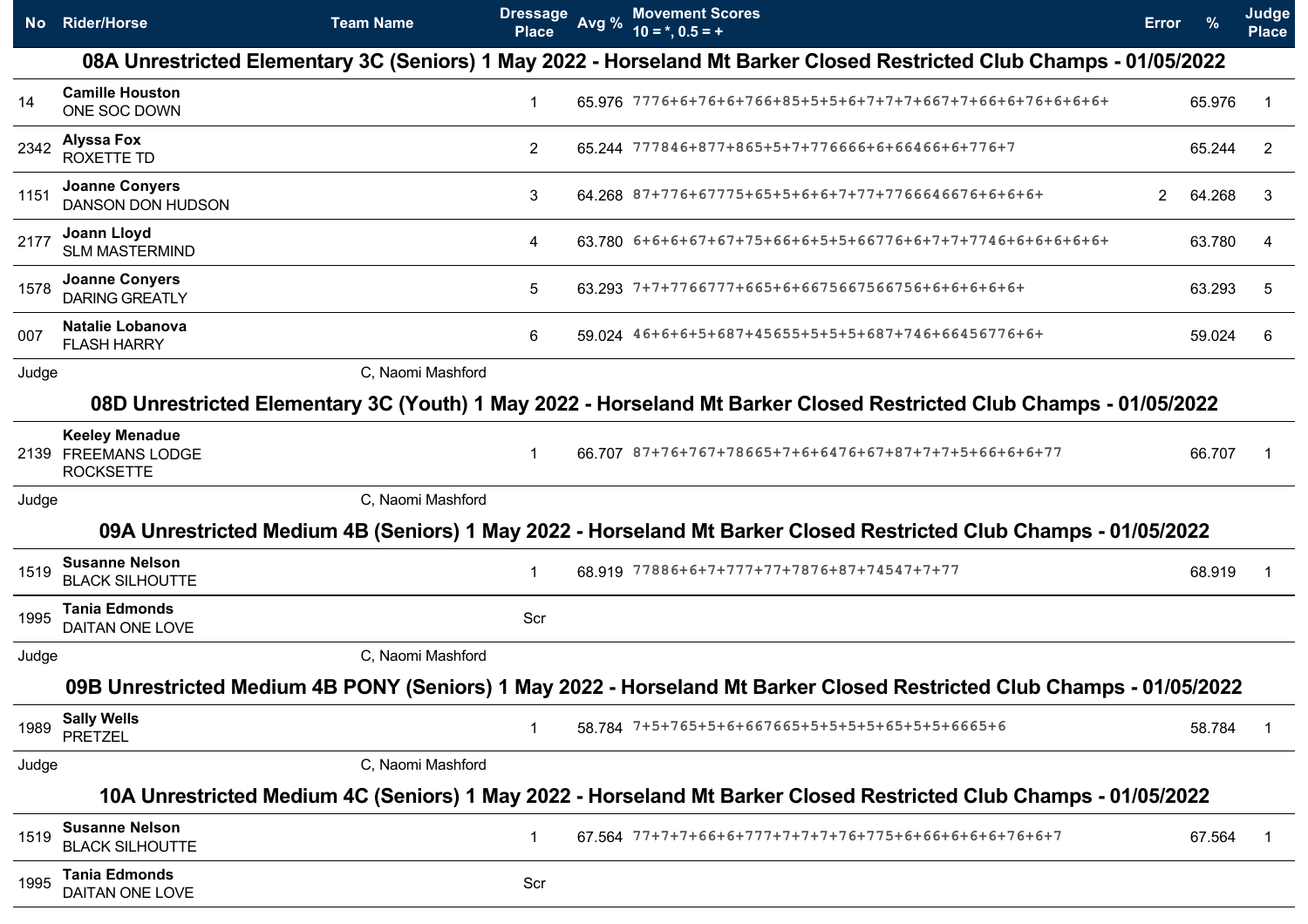|       | No Rider/Horse                                                                     | <b>Team Name</b>                           | <b>Dressage</b><br><b>Place</b> | Avg % | <b>Movement Scores</b><br>$10 = *, 0.5 = +$                                                                             | <b>Error</b> |        | Judge<br><b>Place</b> |
|-------|------------------------------------------------------------------------------------|--------------------------------------------|---------------------------------|-------|-------------------------------------------------------------------------------------------------------------------------|--------------|--------|-----------------------|
| Judge |                                                                                    | C, Naomi Mashford                          |                                 |       |                                                                                                                         |              |        |                       |
|       |                                                                                    |                                            |                                 |       | 11A Unrestricted Advanced 5B (Seniors) 1 May 2022 - Horseland Mt Barker Closed Restricted Club Champs - 01/05/2022      |              |        |                       |
| 1519  |                                                                                    |                                            |                                 |       |                                                                                                                         |              |        |                       |
| Judge |                                                                                    |                                            |                                 |       |                                                                                                                         |              |        |                       |
|       |                                                                                    |                                            |                                 |       | 13A Interschool Preliminary 1B - Primary 1 May 2022 - Horseland Mt Barker Closed Restricted Club Champs - 01/05/2022    |              |        |                       |
| 60    | <b>Ella Beissel</b><br>Kirby Park Cherry Blossom                                   |                                            | 1                               |       |                                                                                                                         |              | 64.464 |                       |
| 157   | <b>Imogen Carmichael</b><br><b>MISTY</b>                                           | <b>Investigator College</b>                | $\overline{2}$                  |       | 64.107 666+666+76+76+66+66+6+6+6+6+6+6+                                                                                 |              | 64.107 | 2                     |
| 2411  | <b>Annabelle Knowles</b><br><b>DALBRAE HENRY</b>                                   | St. Peter's Girls                          | 3                               |       | 63.750 6+6+6+76+6+6766+66+666+666+66+                                                                                   |              | 63.750 | 3                     |
| 72    | <b>Imogen Carmichael</b><br>MISTWOOD FFANSI THAT                                   | <b>Investigator College</b>                | 4                               |       | 63.571 76+6+666+6+6+6667666+6+66+6+6+                                                                                   |              | 63.571 | 4                     |
| 34    | <b>Stella Carmichael</b><br><b>CLOVER PARK JESTER</b>                              | <b>Investigator College</b>                | Scr                             |       |                                                                                                                         |              |        |                       |
| Judge |                                                                                    | C, Mariola Nelson                          |                                 |       |                                                                                                                         |              |        |                       |
|       |                                                                                    |                                            |                                 |       | 13Ab Interschool Preliminary 1B - Secondary 1 May 2022 - Horseland Mt Barker Closed Restricted Club Champs - 01/05/2022 |              |        |                       |
| 2347  | <b>Micaela Butler</b><br>SON OF ODIN                                               | URRBRAE AGRICULTURAL HIGH<br><b>SCHOOL</b> | $\mathbf 1$                     |       | 67679 6+7+86+6+6+66+6+76+76+6+6+86+6+6+7                                                                                |              | 67.679 |                       |
| 2390  | Jessica Wedd<br><b>CRUSADER S</b>                                                  | Pembroke                                   | $\overline{2}$                  |       | 66.250 76+6+6+76+6+6+6+76+766+776+6+6+7                                                                                 |              | 66.250 | 2                     |
| 25    | <b>Jessica Wedd</b><br><b>BELLUCCI'S BOY</b>                                       | Pembroke                                   | 3                               |       | 63.036 6+66+66+6+6+666+66+666+766+6+6+                                                                                  |              | 63.036 | 3                     |
| Judge |                                                                                    | C, Mariola nelson                          |                                 |       |                                                                                                                         |              |        |                       |
|       |                                                                                    |                                            |                                 |       | 13C Interschool Novice 2B - Secondary 1 May 2022 - Horseland Mt Barker Closed Restricted Club Champs - 01/05/2022       |              |        |                       |
| 2390  | Jessica Wedd<br><b>CRUSADER S</b>                                                  | Pembroke                                   | -1                              |       | 64.412 75+5+5+5+6+6+66776+77776+776+66+6+6+7                                                                            |              | 64.412 |                       |
| 2347  | <b>Micaela Butler</b><br>SON OF ODIN                                               | URRBRAE AGRICULTURAL HIGH<br><b>SCHOOL</b> | $\overline{2}$                  |       | 64.118 76666666+666766+6+776766+6+76+7                                                                                  |              | 64.118 | 2                     |
|       | <b>Olivia Barrette</b><br>6065 CRAIGSTON WHISPERING Pembroke School<br><b>JACK</b> |                                            | 3                               |       | 63.382 6+665+6676776+6677766766+6667                                                                                    |              | 63.382 | 3                     |
| Judge |                                                                                    | C, Shirley Barker                          |                                 |       |                                                                                                                         |              |        |                       |
|       |                                                                                    |                                            |                                 |       | 13E Interschool Elementary 3B - Secondary 1 May 2022 - Horseland Mt Barker Closed Restricted Club Champs - 01/05/2022   |              |        |                       |